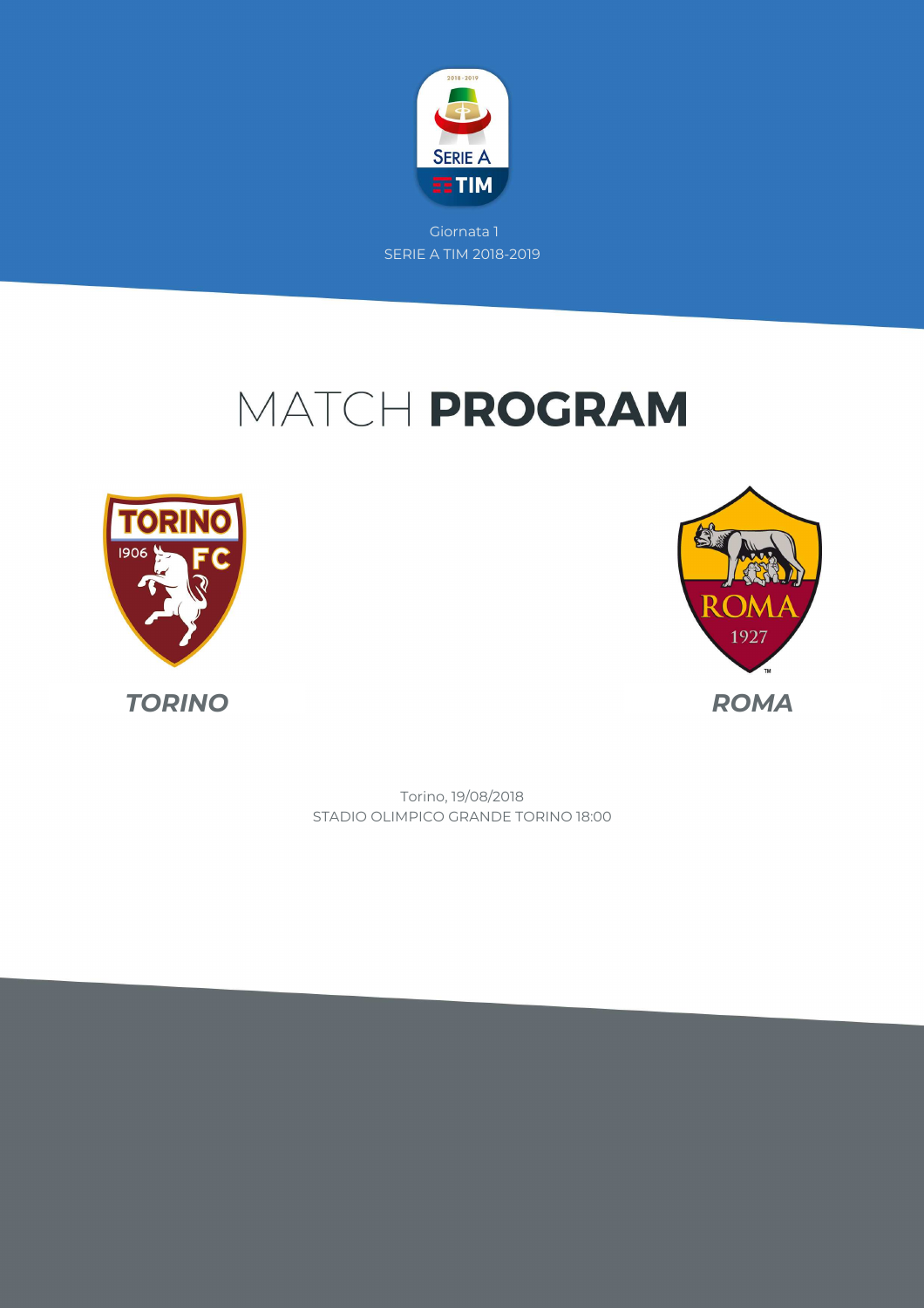# MATCH PROGRAM



**SERIE A ETIM** 

*TORINO* vs ROMA

Torino, 19/08/2018

STADIO OLIMPICO GRANDE TORINO 18:00



### *ULTIMI PRECEDENTI*

| 2017-18 28 \ G | <b>ROMA</b>                                                                                                                                                          | <b>TORINO</b>       |         |
|----------------|----------------------------------------------------------------------------------------------------------------------------------------------------------------------|---------------------|---------|
| 09/03/2018     | 11'(2°T) K. MANOLAS, 28'(2°T) D. DE ROSSI, 48'(2°T) L.<br><b>PELLEGRINI</b>                                                                                          |                     | $3-0$   |
| 2017-18 9 A G  | <b>TORINO</b>                                                                                                                                                        | <b>ROMA</b>         |         |
| 22/10/2017     |                                                                                                                                                                      | 24'(2°T) A. KOLAROV | $O-I$   |
| 2016-17 25 \ G | <b>ROMA</b>                                                                                                                                                          | <b>TORINO</b>       |         |
| 19/02/2017     | 10'(1 <sup>°</sup> T) E. DZEKO, 17'(1 <sup>°</sup> T) M. SALAH, 20'(2 <sup>°</sup> T) L.<br>PAREDES. 46'(2°T) R. NAINGGOLAN                                          | 39'(2°T) MAXI LOPEZ | $4 - 7$ |
| 2016-17 6 \ C  | <b>TORINO</b>                                                                                                                                                        | <b>ROMA</b>         |         |
| 25/09/2016     | 8'(1°T) A. BELOTTI, 8'(2°T) IAGO FALQUE, 20'(2°T) IAGO<br><b>FALOUE</b>                                                                                              | 10'(2°T) F. TOTTI   | $3 - 7$ |
| 2015-16 34 \ G | <b>ROMA</b>                                                                                                                                                          | <b>TORINO</b>       |         |
| 20/04/2016     | 20'(2 <sup>°</sup> T) K. MANOLAS, 41'(2 <sup>°</sup> T) F. TOTTI, 44'(2 <sup>°</sup> T) F. TOTTI 35'(1 <sup>°</sup> T) A. BELOTTI, 35'(2 <sup>°</sup> T) J. MARTINEZ |                     | $3 - 2$ |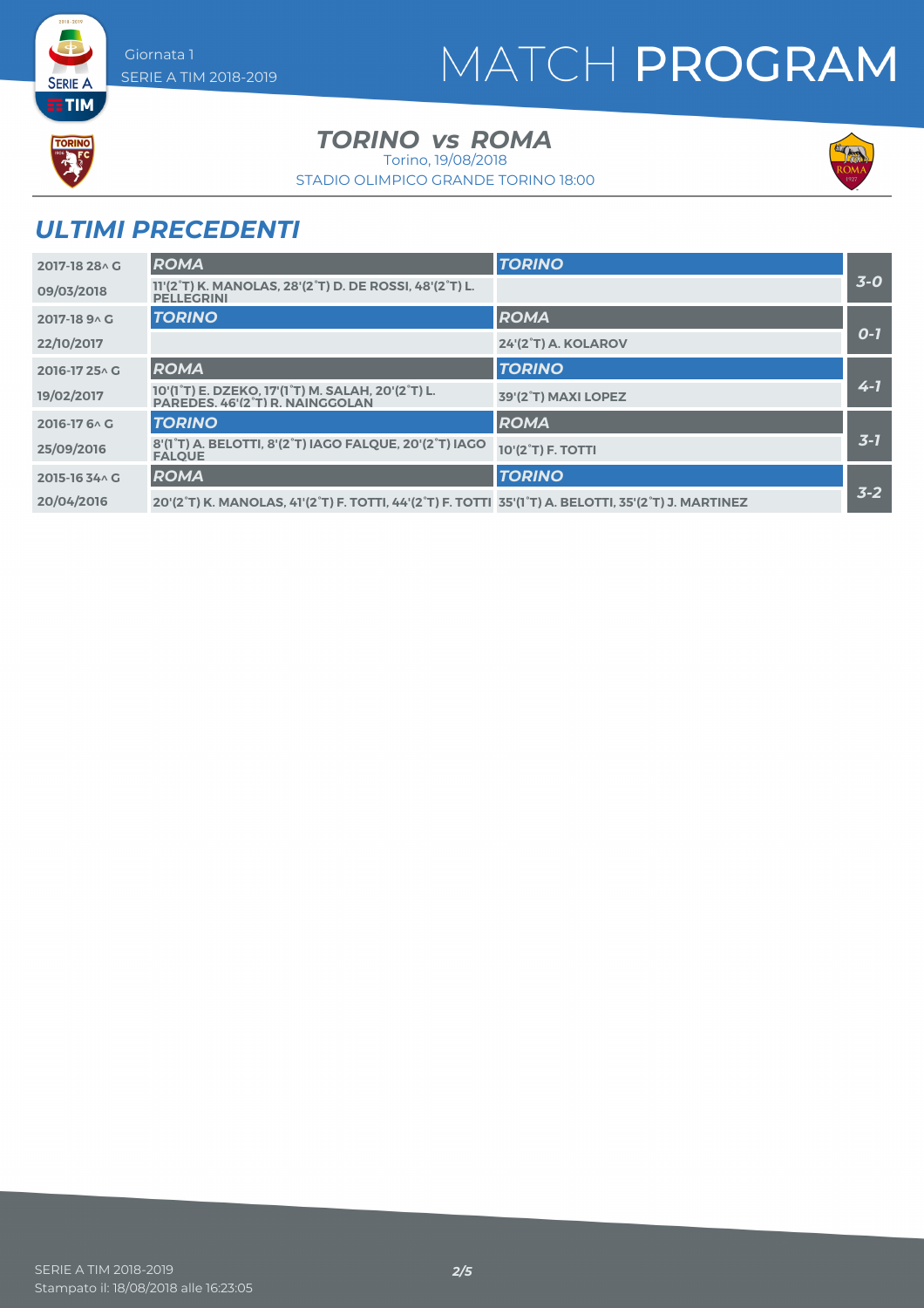## MATCH PROGRAM



**SERIE A** 

#### *TORINO* vs ROMA

Torino, 19/08/2018

STADIO OLIMPICO GRANDE TORINO 18:00



### *ROSA DELLE SQUADRE*

| <b>TORINO</b>                               | PRES. A          | <b>GOL A</b>     | <b>GOL 2018-19</b> | <b>PRES. 2018-19</b> | MIN. 2018-19     |  |
|---------------------------------------------|------------------|------------------|--------------------|----------------------|------------------|--|
| <b>PORTIERI</b>                             |                  |                  |                    |                      |                  |  |
| <b>1 SALVADOR ICHAZO</b>                    | 4                | 5                | $\boldsymbol{O}$   | $\boldsymbol{O}$     | $\boldsymbol{O}$ |  |
| <b>25 ANTONIO ROSATI</b>                    | 54               | 95               | $\boldsymbol{O}$   | $\boldsymbol{O}$     | $\boldsymbol{o}$ |  |
| <b>39 SALVATORE SIRIGU</b>                  | 706              | 146              | 0                  | 0                    | 0                |  |
| <b>DIFENSORI</b>                            |                  |                  |                    |                      |                  |  |
| 3 LYANCO                                    | 4                | 0                | $\boldsymbol{0}$   | $\boldsymbol{0}$     | 0                |  |
| 5 ARMANDO IZZO                              | 98               | $\overline{2}$   | $\boldsymbol{O}$   | $\boldsymbol{O}$     | $\boldsymbol{O}$ |  |
| <b>15 CRISTIAN ANSALDI</b>                  | 70               | $\mathbf{7}$     | $\boldsymbol{0}$   | 0                    | 0                |  |
| 24 EMILIANO MORETTI                         | 343              | $\overline{7}$   | $\boldsymbol{O}$   | $\boldsymbol{O}$     | $\boldsymbol{O}$ |  |
| <b>26 EDOARDO BIANCHI</b>                   | $\boldsymbol{0}$ | $\boldsymbol{0}$ | $\boldsymbol{O}$   | 0                    | $\boldsymbol{0}$ |  |
| <b>29 LORENZO DE SILVESTRI</b>              | 281              | 17               | $\boldsymbol{0}$   | $\boldsymbol{O}$     | $\boldsymbol{O}$ |  |
| <b>30 KOFFI DJIDJI</b>                      | $\boldsymbol{0}$ | 0                | $\boldsymbol{O}$   | 0                    | 0                |  |
| 33 NICOLAS NKOULOU                          | 37               | $\overline{2}$   | $\boldsymbol{0}$   | $\boldsymbol{O}$     | $\boldsymbol{o}$ |  |
| <b>OLA AINA</b><br>34                       | $\boldsymbol{0}$ | $\boldsymbol{0}$ | $\boldsymbol{O}$   | 0                    | $\boldsymbol{0}$ |  |
| <b>36 BREMER</b>                            | $\boldsymbol{O}$ | $\boldsymbol{0}$ | $\boldsymbol{0}$   | $\boldsymbol{O}$     | $\boldsymbol{o}$ |  |
| 51 ALESSANDRO FIORDALISO                    | 0                | 0                | $\boldsymbol{O}$   | 0                    | 0                |  |
| <b>53 FILIPPO GILLI</b>                     | $\boldsymbol{O}$ | $\boldsymbol{0}$ | $\boldsymbol{O}$   | $\boldsymbol{O}$     | $\boldsymbol{O}$ |  |
| 99 ERICK STEVEN FERIGRA BURNHAM             | $\boldsymbol{O}$ | $\boldsymbol{0}$ | 0                  | 0                    | O                |  |
| <b>CENTROCAMPISTI</b>                       |                  |                  |                    |                      |                  |  |
| <b>6 ROBERTO SORIANO</b>                    | 123              | 17               | $\boldsymbol{O}$   | $\boldsymbol{O}$     | $\boldsymbol{O}$ |  |
| <b>7 SASA LUKIC</b>                         | 14               | $\boldsymbol{0}$ | $\boldsymbol{O}$   | $\boldsymbol{O}$     | $\boldsymbol{O}$ |  |
| <b>8 DANIELE BASELLI</b>                    | 154              | 16               | 0                  | 0                    | 0                |  |
| <b>21 ALEJANDRO BERENGUER</b>               | 22               | $\mathbf{I}$     | $\boldsymbol{O}$   | $\boldsymbol{0}$     | $\boldsymbol{O}$ |  |
| <b>23 SOUALIHO MEITE'</b>                   | $\boldsymbol{0}$ | $\boldsymbol{0}$ | O                  | 0                    | 0                |  |
| <b>28 MATTIA ARAMU</b>                      | $\overline{I}$   | $\boldsymbol{0}$ | $\boldsymbol{O}$   | $\boldsymbol{O}$     | $\boldsymbol{o}$ |  |
| <b>50 BEN LHASSINE KONE</b>                 | $\boldsymbol{0}$ | $\boldsymbol{0}$ | $\boldsymbol{O}$   | $\boldsymbol{O}$     | 0                |  |
| <b>80 NDARY ADOPO</b>                       | $\boldsymbol{O}$ | $\boldsymbol{0}$ | $\boldsymbol{O}$   | $\boldsymbol{0}$     | $\boldsymbol{o}$ |  |
| <b>88 TOMAS RINCON</b>                      | <b>128</b>       | 4                | 0                  | Ο                    | 0                |  |
| <b>ATTACCANTI</b>                           |                  |                  |                    |                      |                  |  |
| 9 ANDREA BELOTTI                            | 140              | 54               | O                  | $\boldsymbol{0}$     | 0                |  |
| <b>10 ADEM LJAJIC</b>                       | 224              | 48               | $\boldsymbol{O}$   | $\boldsymbol{O}$     | $\boldsymbol{O}$ |  |
| <b>11 M'BAYE NIANG</b>                      | 107              | 17               | $\boldsymbol{O}$   | 0                    | O                |  |
| <b>14 IAGO FALQUE</b>                       | <b>126</b>       | 39               | $\boldsymbol{O}$   | O                    | $\boldsymbol{O}$ |  |
| <b>19 VITALIE DAMASCAN</b>                  | O                | 0                | O                  | O                    | 0                |  |
| <b>20 SIMONE EDERA</b>                      | 16               | $\mathbf{7}$     | $\boldsymbol{O}$   | $\boldsymbol{O}$     | $\boldsymbol{O}$ |  |
| <b>27 VITTORIO PARIGINI</b>                 | 24               | $\pmb{o}$        | 0                  | O                    | 0                |  |
| <b>52 KARLO BUTIC</b>                       | $\boldsymbol{0}$ | $\boldsymbol{O}$ | 0                  | $\boldsymbol{O}$     | $\boldsymbol{o}$ |  |
| 91 SIMONE ZAZA                              | 88               | 25               | 0                  | 0                    | 0                |  |
| <b>STAFF TECNICO</b>                        |                  |                  |                    |                      |                  |  |
| <b>Allenatore</b><br><b>WALTER MAZZARRI</b> |                  |                  |                    |                      |                  |  |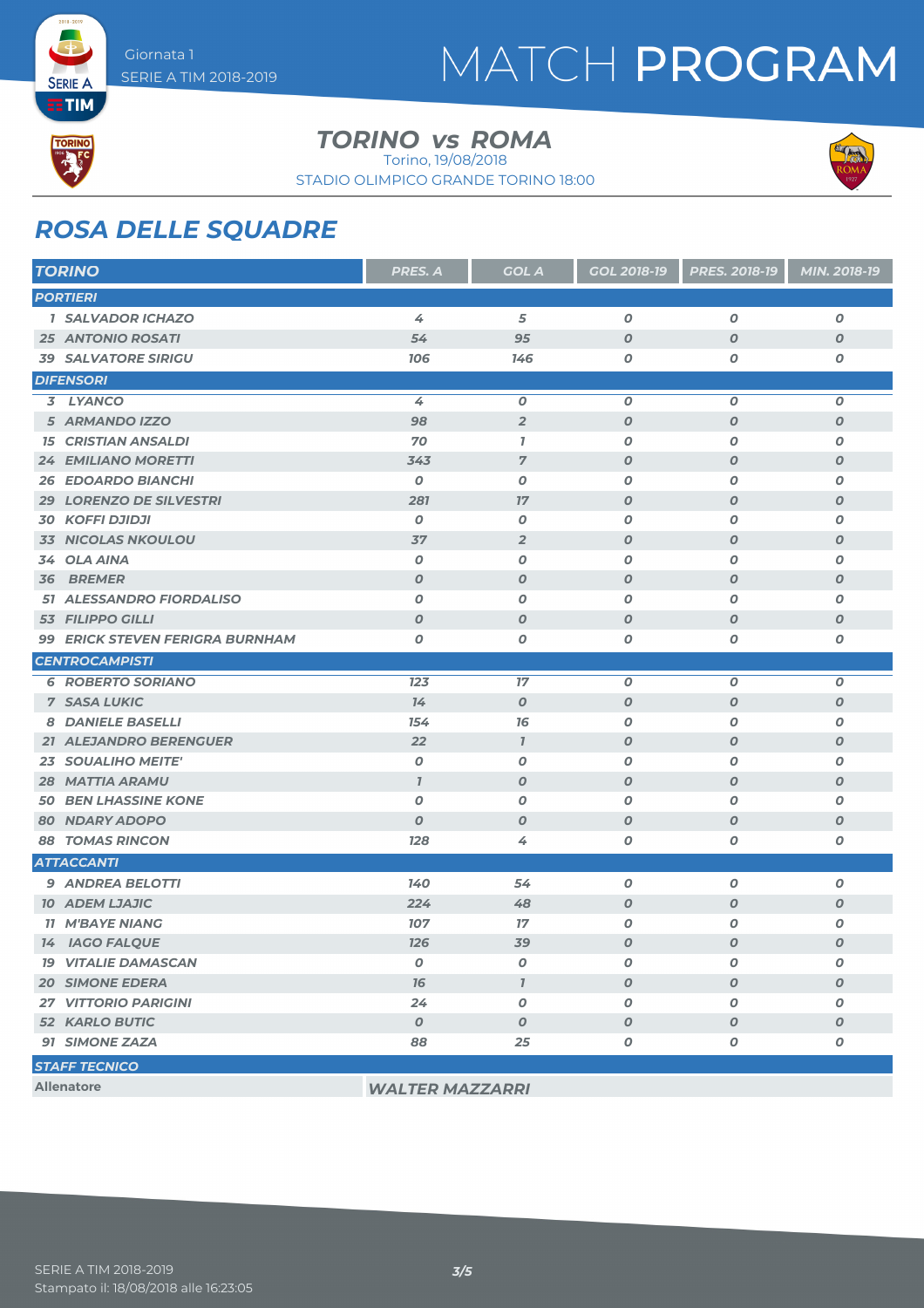# MATCH PROGRAM



**SERIE A** 

#### *TORINO* vs ROMA

Torino, 19/08/2018

STADIO OLIMPICO GRANDE TORINO 18:00



| <b>ROMA</b>                   | PRES. A          | <b>GOL A</b>     | GOL 2018-19      | PRES. 2018-19    | MIN. 2018-19     |  |
|-------------------------------|------------------|------------------|------------------|------------------|------------------|--|
| <b>PORTIERI</b>               |                  |                  |                  |                  |                  |  |
| <b>1 PATRICK ROBIN OLSEN</b>  | $\boldsymbol{0}$ | $\boldsymbol{0}$ | $\boldsymbol{0}$ | $\boldsymbol{O}$ | $\boldsymbol{o}$ |  |
| <b>45 MATTEO CARDINALI</b>    | $\boldsymbol{O}$ | $\boldsymbol{O}$ | $\boldsymbol{O}$ | $\boldsymbol{O}$ | $\boldsymbol{O}$ |  |
| <b>63 DANIEL FUZATO</b>       | $\boldsymbol{O}$ | $\boldsymbol{O}$ | $\boldsymbol{O}$ | $\boldsymbol{0}$ | 0                |  |
| <b>77 STEFANO GRECO</b>       | $\boldsymbol{O}$ | $\boldsymbol{O}$ | $\boldsymbol{O}$ | $\boldsymbol{O}$ | $\boldsymbol{O}$ |  |
| <b>83 ANTONIO MIRANTE</b>     | 339              | 472              | 0                | O                | 0                |  |
| <b>DIFENSORI</b>              |                  |                  |                  |                  |                  |  |
| <b>2 RICK KARSDORP</b>        | $\mathbf{7}$     | $\boldsymbol{o}$ | $\boldsymbol{O}$ | $\boldsymbol{O}$ | $\boldsymbol{O}$ |  |
| <b>3 LUCA PELLEGRINI</b>      | $\boldsymbol{O}$ | $\overline{O}$   | $\boldsymbol{O}$ | $\boldsymbol{O}$ | $\boldsymbol{O}$ |  |
| 5 JUAN JESUS                  | 152              | $\mathbf{7}$     | $\boldsymbol{O}$ | $\boldsymbol{O}$ | $\boldsymbol{O}$ |  |
| <b>11 ALEKSANDAR KOLAROV</b>  | <b>117</b>       | 8                | $\boldsymbol{O}$ | $\boldsymbol{O}$ | $\boldsymbol{O}$ |  |
| <b>15 IVAN MARCANO</b>        | $\boldsymbol{0}$ | $\boldsymbol{O}$ | $\boldsymbol{O}$ | $\boldsymbol{O}$ | $\boldsymbol{O}$ |  |
| <b>18 DAVIDE SANTON</b>       | <b>101</b>       | $\boldsymbol{O}$ | $\boldsymbol{O}$ | $\boldsymbol{O}$ | $\boldsymbol{O}$ |  |
| <b>20 FEDERICO FAZIO</b>      | 71               | 4                | $\boldsymbol{O}$ | $\boldsymbol{O}$ | $\boldsymbol{O}$ |  |
| <b>WILLIAM BIANDA</b><br>28   | $\boldsymbol{0}$ | $\boldsymbol{O}$ | $\boldsymbol{O}$ | $\boldsymbol{O}$ | $\boldsymbol{O}$ |  |
| <b>44 KOSTAS MANOLAS</b>      | 129              | 4                | $\boldsymbol{O}$ | O                | $\boldsymbol{o}$ |  |
| <b>CENTROCAMPISTI</b>         |                  |                  |                  |                  |                  |  |
| <b>4 BRYAN CRISTANTE</b>      | 71               | 13               | $\pmb{o}$        | $\boldsymbol{o}$ | 0                |  |
| <b>6 KEVIN STROOTMAN</b>      | <b>101</b>       | 70               | $\boldsymbol{O}$ | $\boldsymbol{O}$ | $\boldsymbol{o}$ |  |
| <b>7 LORENZO PELLEGRINI</b>   | 76               | 12               | 0                | $\boldsymbol{O}$ | 0                |  |
| <b>16 DANIELE DE ROSSI</b>    | 441              | 42               | $\boldsymbol{O}$ | $\boldsymbol{O}$ | $\boldsymbol{o}$ |  |
| <b>19 ANTE CORIC</b>          | $\boldsymbol{0}$ | $\boldsymbol{0}$ | $\boldsymbol{O}$ | $\boldsymbol{O}$ | 0                |  |
| 21 MAXIME GONALONS            | 76               | $\boldsymbol{O}$ | $\overline{O}$   | $\boldsymbol{O}$ | $\boldsymbol{O}$ |  |
| 22 NICOLO' ZANIOLO            | $\boldsymbol{O}$ | $\boldsymbol{o}$ | $\boldsymbol{0}$ | $\boldsymbol{O}$ | $\boldsymbol{0}$ |  |
| <b>24 ALESSANDRO FLORENZI</b> | 183              | 22               | $\boldsymbol{O}$ | $\boldsymbol{O}$ | $\boldsymbol{O}$ |  |
| <b>27 JAVIER PASTORE</b>      | 69               | 14               | 0                | 0                | $\boldsymbol{o}$ |  |
| <b>42 STEVEN NZONZI</b>       | $\boldsymbol{0}$ | $\boldsymbol{O}$ | $\boldsymbol{O}$ | $\boldsymbol{O}$ | $\boldsymbol{O}$ |  |
| <b>ATTACCANTI</b>             |                  |                  |                  |                  |                  |  |
| <b>8 DIEGO PEROTTI</b>        | <b>715</b>       | 21               | $\boldsymbol{O}$ | O                | 0                |  |
| <b>9 EDIN DZEKO</b>           | 104              | 53               | $\boldsymbol{O}$ | $\boldsymbol{O}$ | $\boldsymbol{o}$ |  |
| <b>14 PATRIK SCHICK</b>       | 54               | 13               | $\boldsymbol{0}$ | O                | 0                |  |
| <b>17 CENGIZ UNDER</b>        | 26               | $\overline{7}$   | $\boldsymbol{O}$ | $\boldsymbol{O}$ | $\boldsymbol{o}$ |  |
| <b>34 JUSTIN KLUIVERT</b>     | $\boldsymbol{0}$ | 0                | $\boldsymbol{O}$ | O                | Ο                |  |
| 92 STEPHAN EL SHAARAWY        | 167              | 44               | O                | $\boldsymbol{O}$ | 0                |  |
| <b>STAFF TECNICO</b>          |                  |                  |                  |                  |                  |  |

**Allenatore** *EUSEBIO DI FRANCESCO*